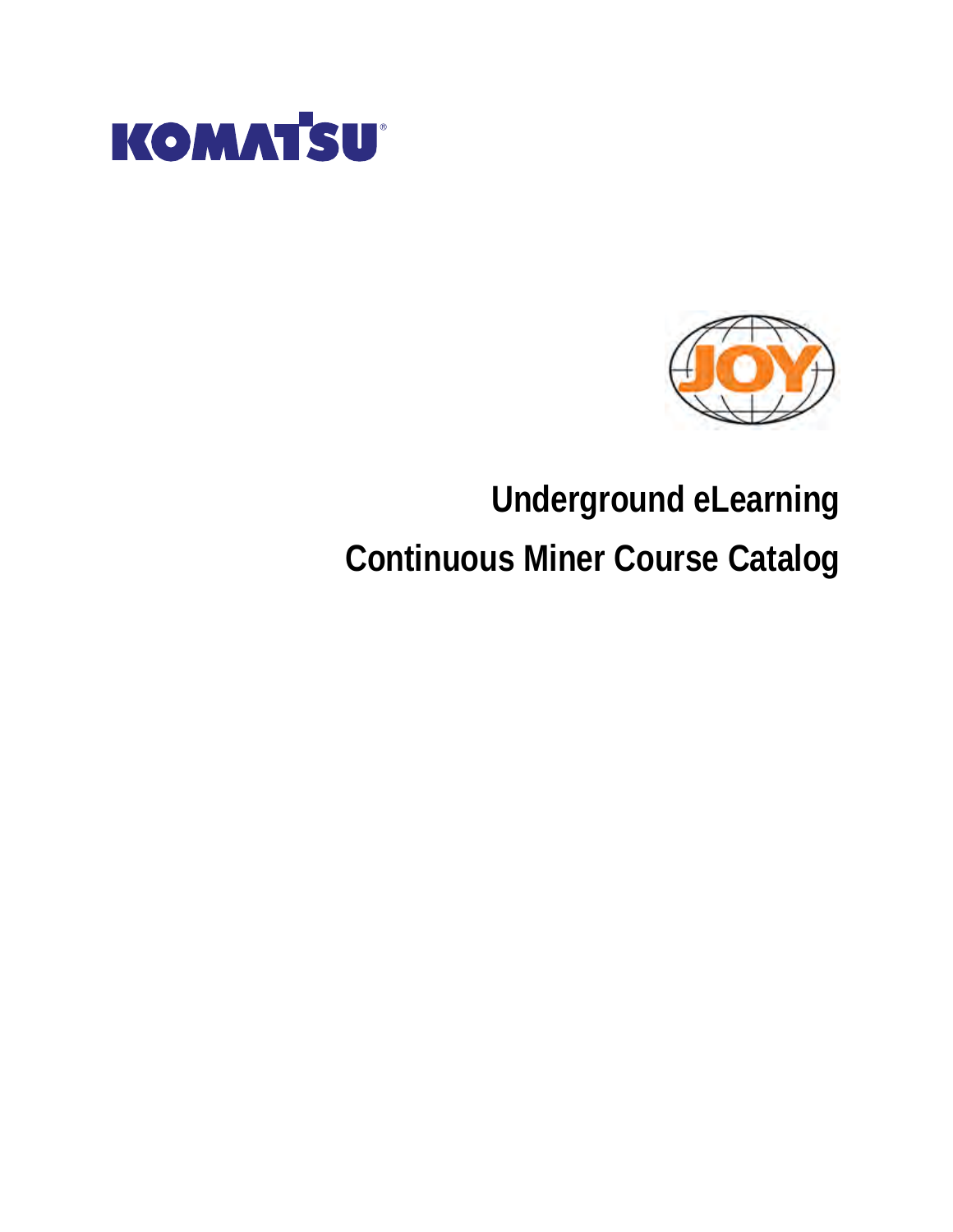

### **Contents**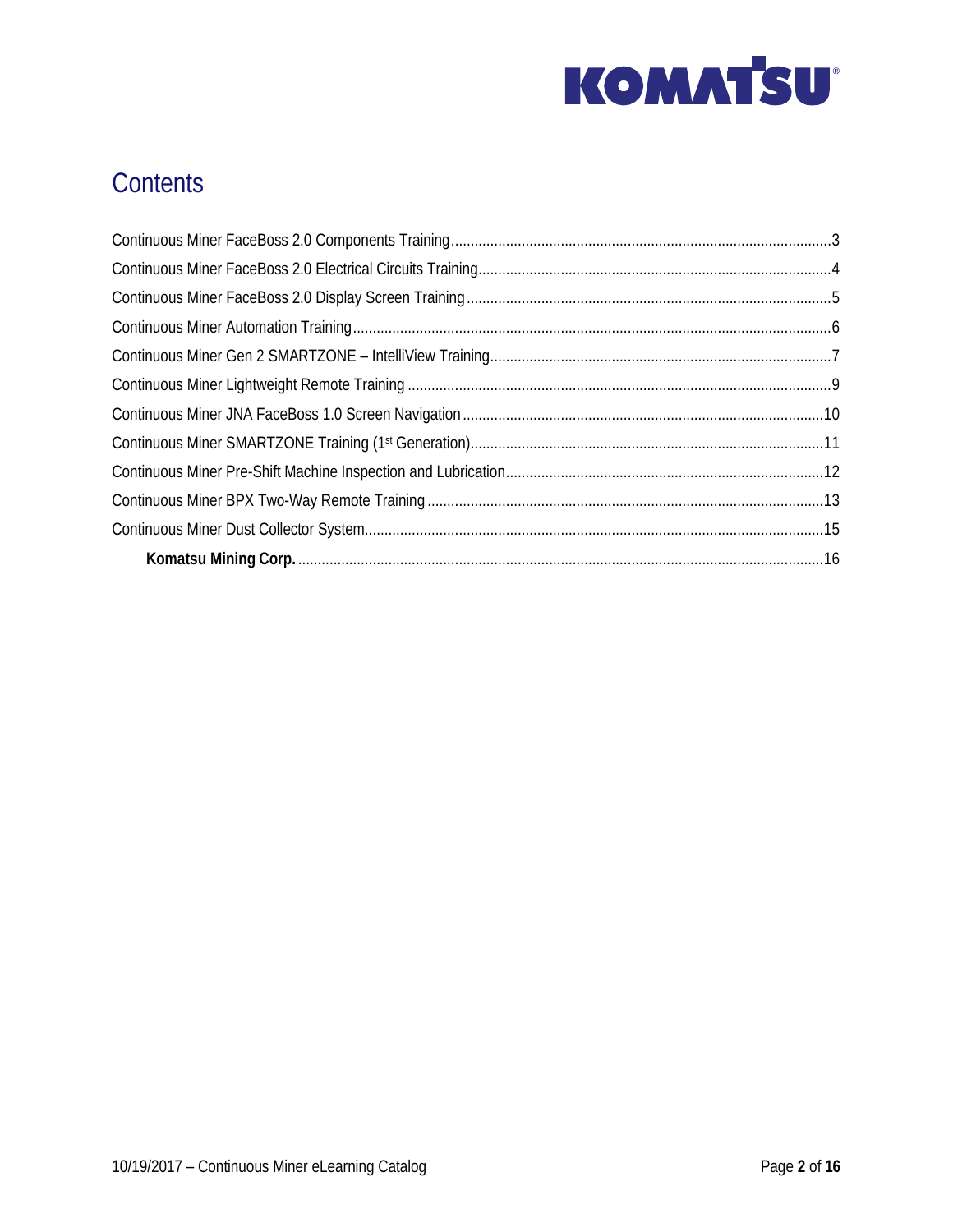

### <span id="page-2-0"></span>**Continuous Miner FaceBoss 2.0 Components Training**

#### **Description:**

In this eLearning module you will go through lessons that will familiarize you with the equipment on a FaceBoss 2.0 Continuous Miner, cover safety precaution, and the major electrical components that are used.

**Module Outline:**

- Lesson 1 Equipment Familiarization and Safety
- Lesson 2 Isolators and Circuit Breakers
- Lesson 3 Supply Components
- Lesson 4 Central Control Unit
- Lesson 5 Microprocessor Current Transformer
- Lesson 6 Vacuum Contactors
- Lesson 7 Variable Frequency Drives
- Lesson 8 Input/Output Module
- Lesson 9 MMX and BBM
- Lesson 10 Control Switches
- Lesson 11 Overloads, Filter Toroid, and Inductors

**Module Objectives:**

- Describe the FaceBoss 2.0 control system and identify major components that make up the system.
- Describe safety precautions the must be followed as well as any safety labels found on the miner.
- Identify different access zones around the miner during different situations.
- Identify and Describe each electrical component that is used in the FaceBoss 2.0 control system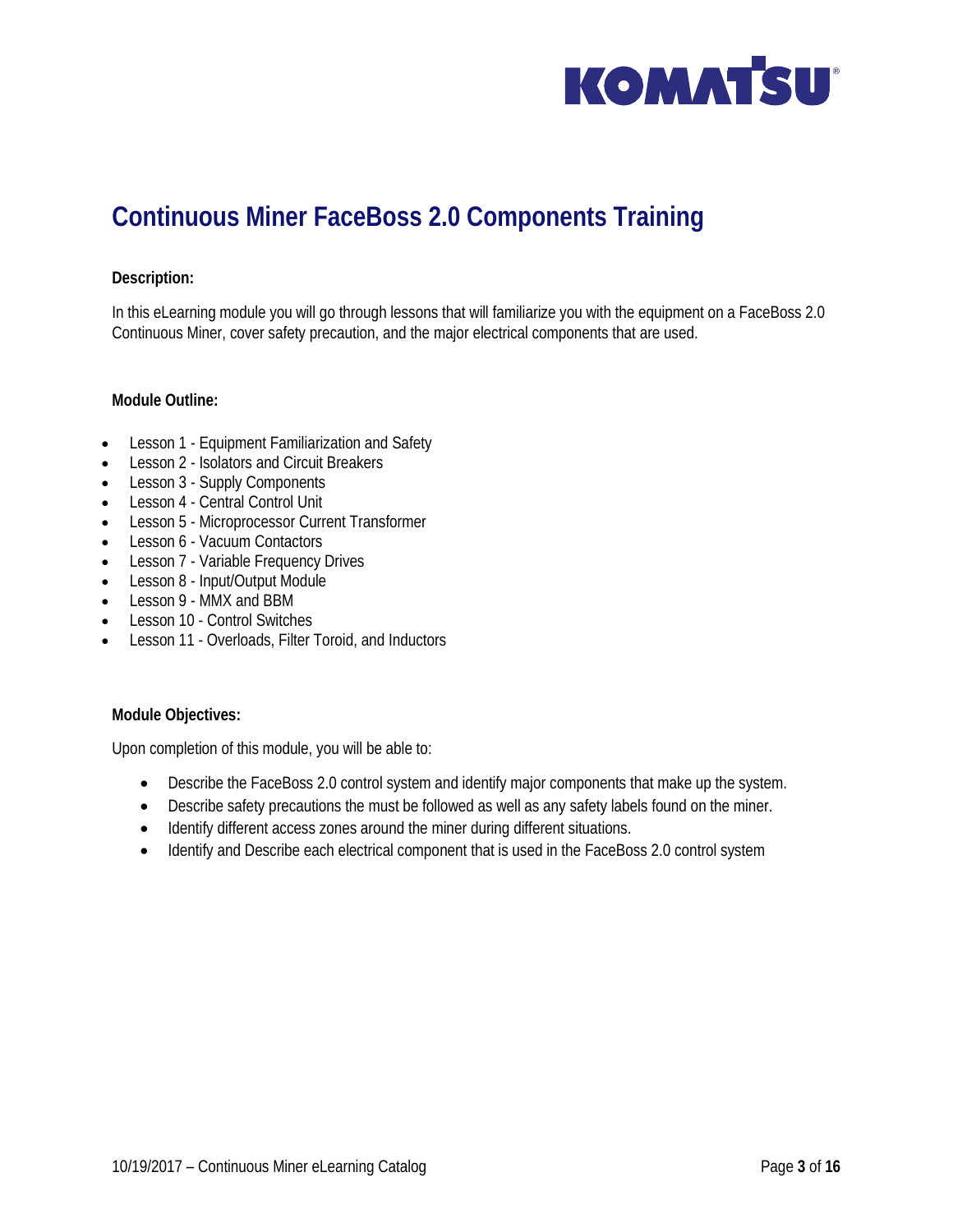

## <span id="page-3-0"></span>**Continuous Miner FaceBoss 2.0 Electrical Circuits Training**

#### **Description:**

In this eLearning module, you will learn how to read and interpret a typical FaceBoss 2.0 electrical schematic. You will learn about specific components that are involved in each circuit, what their purpose is within the circuit, and how the circuit works from the electrical schematic.

#### **Module Outline:**

- Lesson 1 Pilot and Power Circuits
- Lesson 2 Control and Lights Circuits
- Lesson 3 Remote and Manual Circuits
- Lesson 4 Pump Circuit
- Lesson 5 Cutter Circuit
- Lesson 6 Gathering Head and Conveyor Circuit
- Lesson 7 Dust Collector Circuit
- Lesson 8 Tram Circuit
- Lesson 9 Hydraulic Controls
- Lesson 10 Emergency Stop and Emergency Stop Override Circuits

#### **Module Objectives:**

- Describe each of the electrical circuits on a typical FaceBoss 2.0 Continuous Miner electrical diagram.
- Identify and describe the major components used in each of the electrical circuits.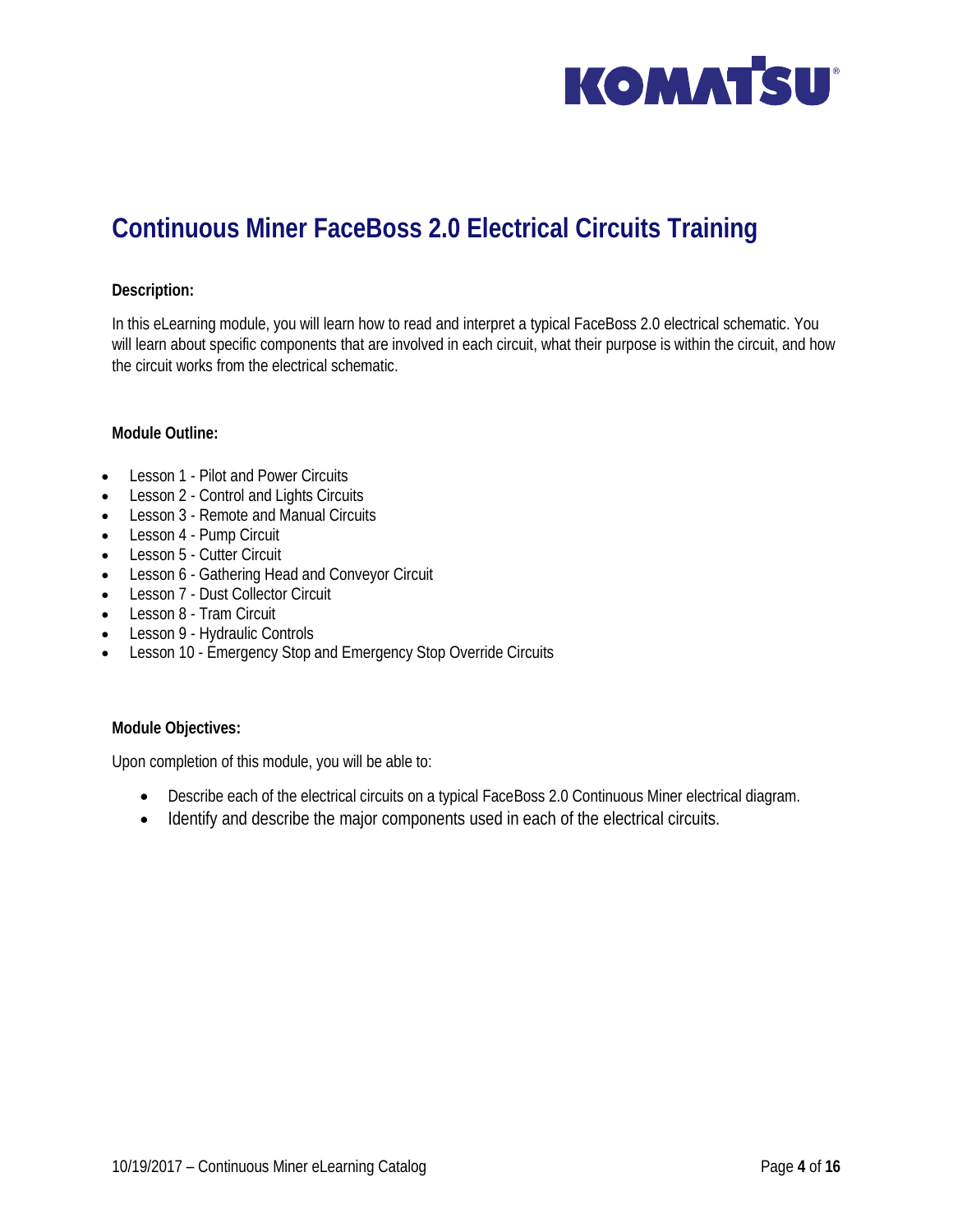

## <span id="page-4-0"></span>**Continuous Miner FaceBoss 2.0 Display Screen Training**

#### **Description:**

In this eLearning module, you will learn how to navigate through all of the screens on a Continuous Miner FaceBoss 2.0 Display Screen. As you navigate through the different display screens within the screen groups, you will learn what each screens purpose is as well as how to read the screen. In the last lesson of this module, you will learn how to troubleshoot using the display screen.

**Module Outline:**

- Lesson 1 FaceBoss 2.0 Display Screen Navigation: Part 1
- Lesson 2 FaceBoss 2.0 Display Screen Navigation: Part 2
- Lesson 3 FaceBoss 2.0 Display Screen Navigation: Part 3
- Lesson 4 FaceBoss 2.0 Display Screen Navigation: Part 4
- Lesson 5 FaceBoss 2.0 Display Troubleshooting

**Module Objectives:**

Upon completion of this module, you will be able to:

• Navigate to and describe each of the screens on the FaceBoss 2.0 display for a Continuous Miner.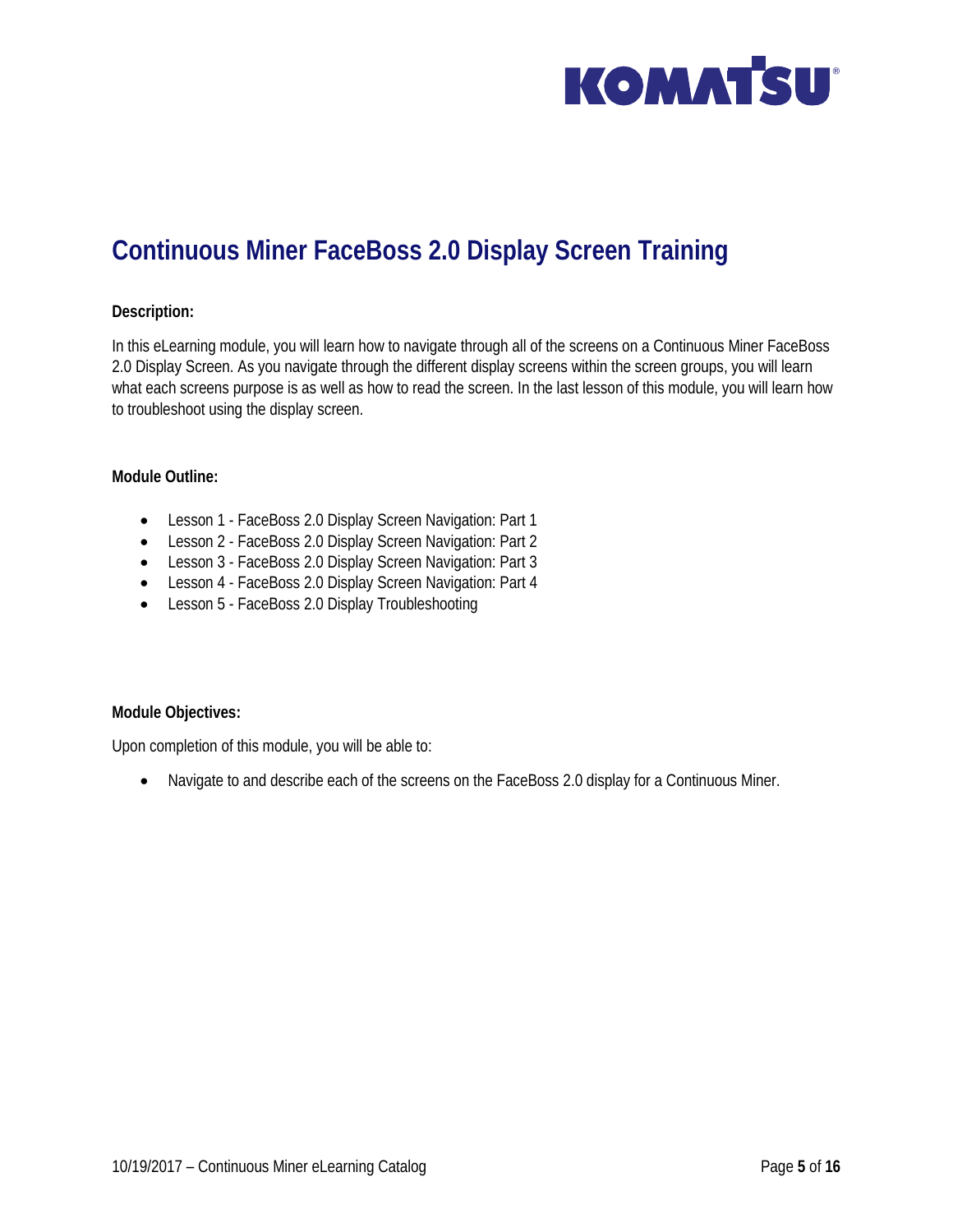

### <span id="page-5-0"></span>**Continuous Miner Automation Training**

#### **Description:**

In this eLearning module, you will learn about the Continuous Miner Automation system, or CMA. In the first lesson, you will first look at how the automation works and the components involved to making the system work. You then will become familiar with the FaceBoss 1.0 screens that are related to the CMA and learn how to read/use each screen. In the second lesson of this module, you will learn about the BPX Two-Way Remote Commands that are used to control the automation as well as become familiar with the screens related to the CMA system on the BPX display. In the final lesson of this training module, you will learn how to read the operator screens for CMA and how to load a sequence table in FaceBoss 1.0.

#### **Module Outline:**

- Lesson 1 CMA Introduction and FaceBoss Screens
- Lesson 2 CMA BPX Remote Commands and Screens
- Lesson 3 CMA Operator Screens and Loading Sequence Tables

#### **Module Objectives:**

- Describe the basics of how the Continuous Miner Automation system works.
- Identify the components such as screens and sensors that are used with the system.
- Navigate and read the FaceBoss screens that are associated with the Continuous Miner Automation system.
- Demonstrate how to complete all of the CMA remote commands on a BPX remote and describe what each command does.
- Describe the different items on the automation screen on the BPX remote display and read and interpret the screen during operation.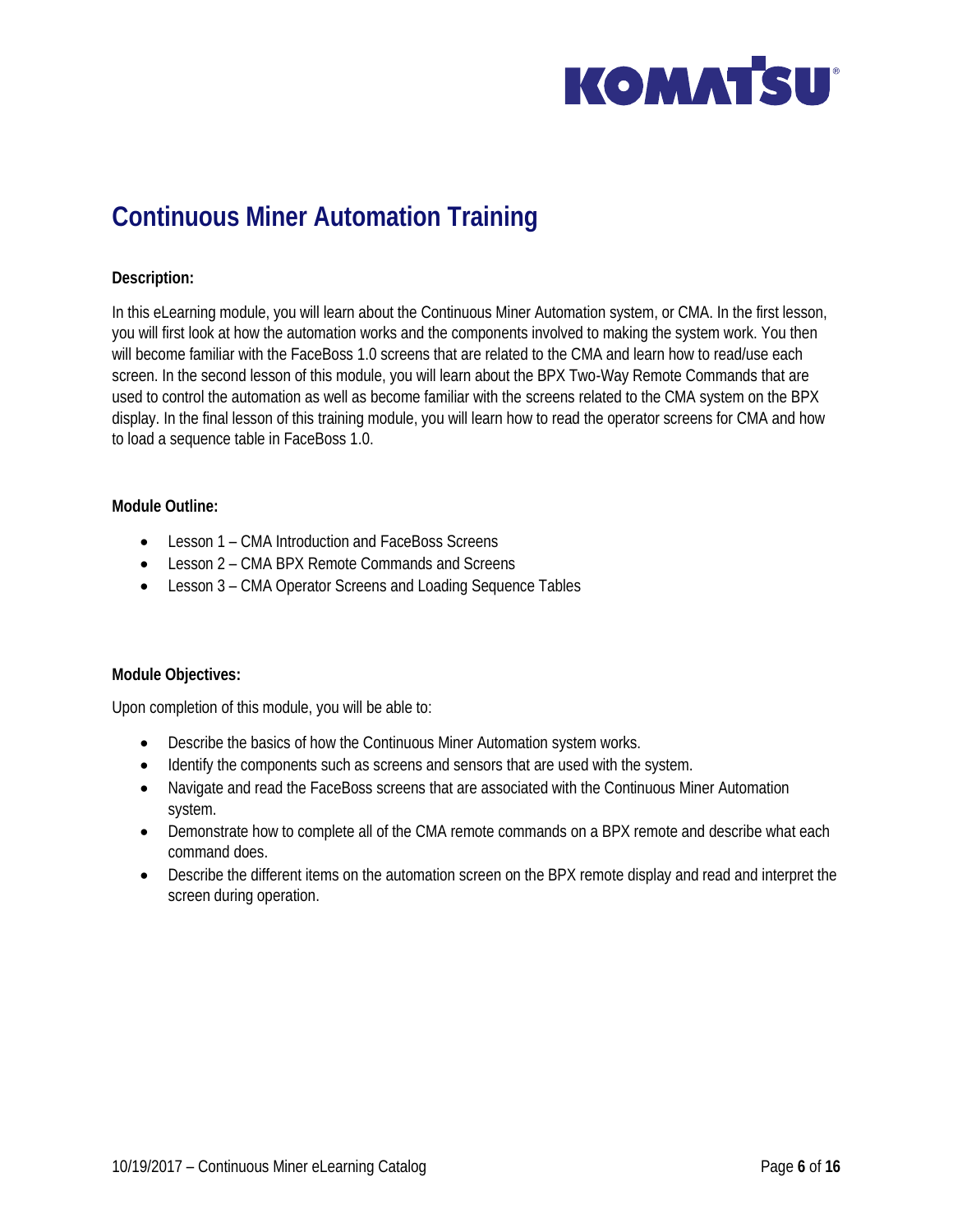

# <span id="page-6-0"></span>**Continuous Miner Gen 2 SMARTZONE – IntelliView Training**

### **Description:**

This is an eLearning module covering the IntelliView software that is used to setup and troubleshoot the generation 2 SMARTZONE proximity system on Continuous Miners. This module will first cover the Read-Only level program by showing the different tools and screens used in the software. You will then look at how to use the software as a troubleshooting tool by looking at the diagnostic indicators as well as different scenarios and how to troubleshoot them. You will also take a look at what additional features are available in the customer level program that are not available in the read-only program. The last lesson in this module will cover how to do a zone adjustment procedure using the customer level software.

**Module Outline:**

- Lesson 1 Read-Only Program Overview
- Lesson 2 Read-Only Status Screen
- Lesson 3 Read-Only Configuration Screen and Charting
- Lesson 4 Troubleshooting: Diagnostics
- Lesson 5 Troubleshooting: Zone Performance Issues
- Lesson 6 Troubleshooting: Machine Won't Move and Sporadic Shutdowns
- Lesson 7 Troubleshooting: Cutter On Zone not Shrinking and Random Dropouts of Operator Status
- Lesson 8 IntelliView Customer Level Program
- Lesson 9 IntelliView Zone Adjustment Procedure

#### **Module Objectives:**

- Identify and describe each of the tools in the tool bar in the IntelliView software.
- Describe what the status, configuration, and charting screens are used for and what information can be found on each of these screens.
- Describe what the Proximity Enable Output does and what causes it to be active or in-active
- Demonstrate how to open the diagnostic data inspector and activate the locator status data.
- Determine if a locator is set as operator or not by looking at the status screen.
- Determine what zones in the system are breached by looking at the status screen.
- Demonstrate how to save a global configuration file to your computer.
- Demonstrate how to setup a chart to show distance, message timing and signal strength. Describe how to read each of these charts.
- Describe what a pass or warning/failure means on key indicators in the diagnostics data inspector screen.
- Describe what steps need to take place to properly troubleshoot any warning or failure statuses that are present in the diagnostic data inspector screen.
- Describe what additional features are included in the customer program that are not in the read-only software.
- Demonstrate how to create primary zones and describe what zones need to set as primary zones.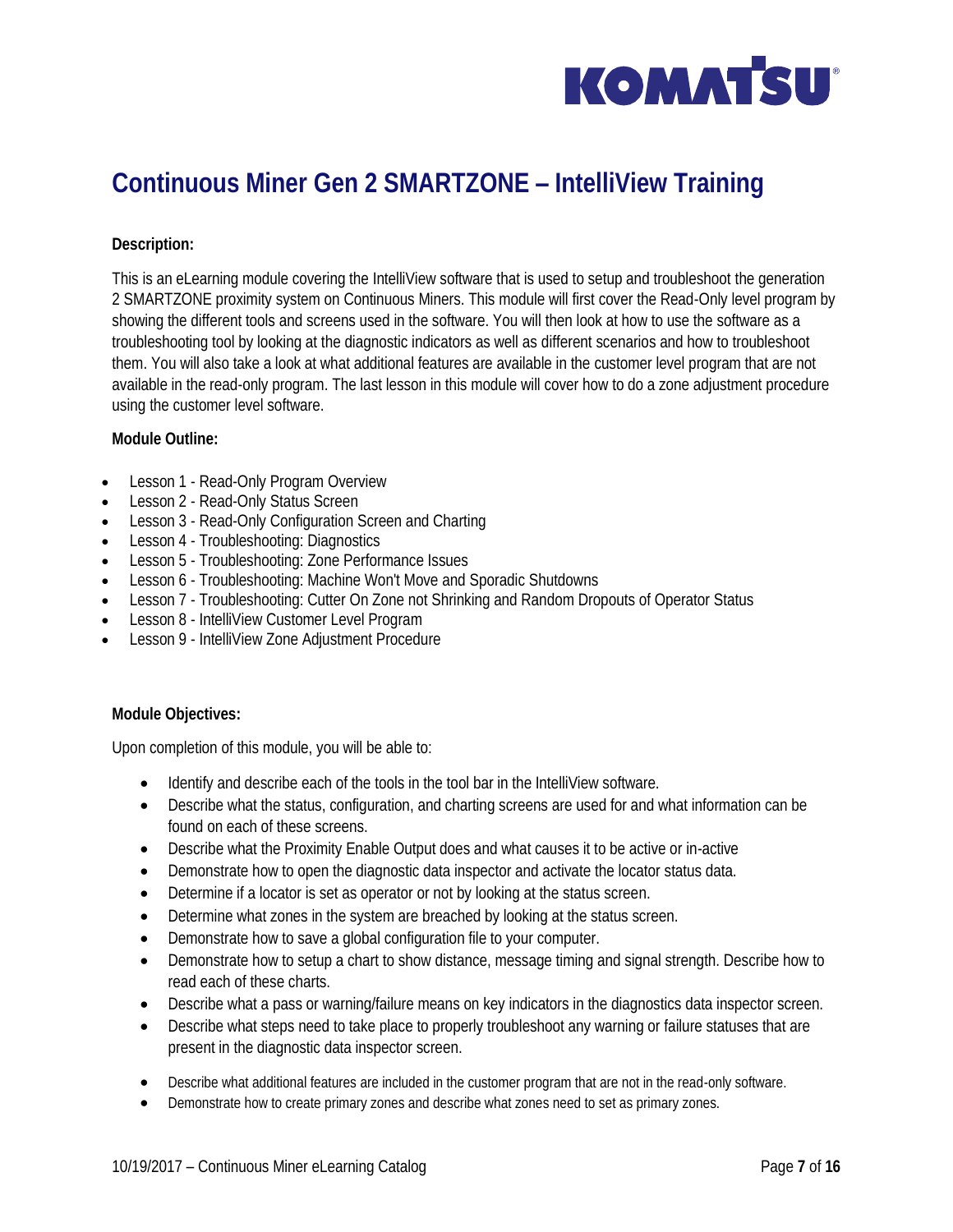

- Demonstrate how to edit zones and describe what zones you are able to edit.
- Describe the allowable size of the primary shutdown zone.
- Demonstrate how to create a zone and describe the fields used in the add zone menu.
- Demonstrate how to record data and save it into a batch file.
- Describe how to determine if a zone needs adjusted.
- Describe and demonstrate the proper procedure in adjusting a zone.
- Describe and demonstrate how to conduct the static and dynamic tests after zone adjustments have been made.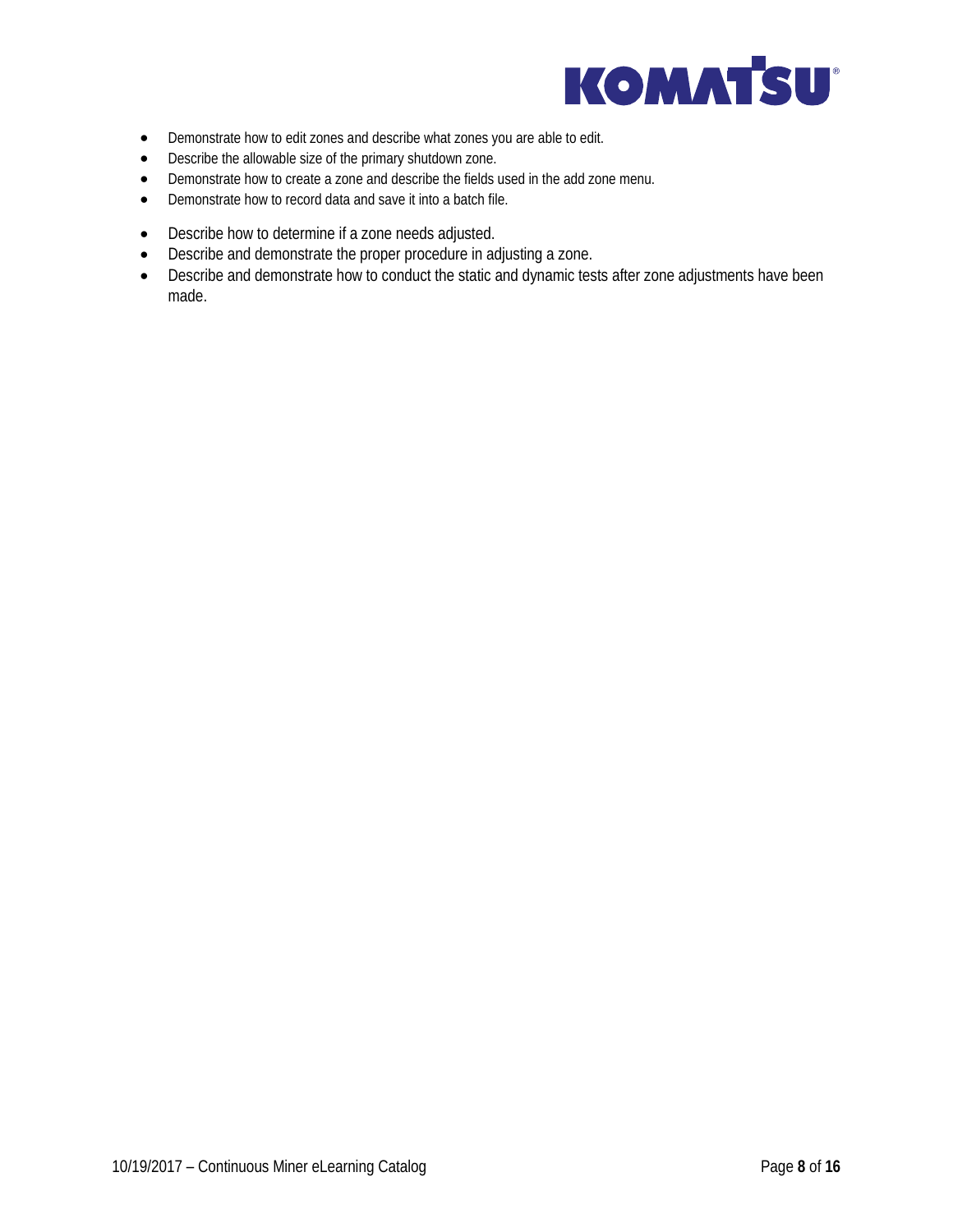

# <span id="page-8-0"></span>**Continuous Miner Lightweight Remote Training**

### **Description:**

In the Continuous Miner Lightweight Remote Training module, you will first learn how to setup the miner for remote operation. This includes looking at what needs to be done with circuit breakers and control switches, how to connect the remote using the umbilical connection, and teach/learning the remote. Separate lessons are available for the 14CM15, 14CM27, and 12CM27 models. You will then learn how to use the lightweight remote to operate a Continuous Miner. In the operation lesson, you will first learn how to read each of the indicator lights on the remote. You then will learn how to use the remote to start and shutdown machine functions using the remote as well as operate the equipment with the remote.

#### **Module Outline:**

- Lesson 1 14 CM15 Set-Up for Lightweight Remote Operation
- Lesson 2 14CM27 Set-Up for Lightweight Remote Operation
- Lesson 3 12CM27 Set-Up for Lightweight Remote Operation
- Lesson 4 Lightweight Remote Operation

### **Module Objectives:**

- Set a Continuous Miner up for operation with a lightweight remote.
- Set a Continuous Miner up for operation with the remote connected umbilically.
- Teach/Learn the system.
- Identify the meaning of the indicator lights on the remote station.
- Start and shutdown machine functions with the lightweight remote as well as operate the equipment with the remote.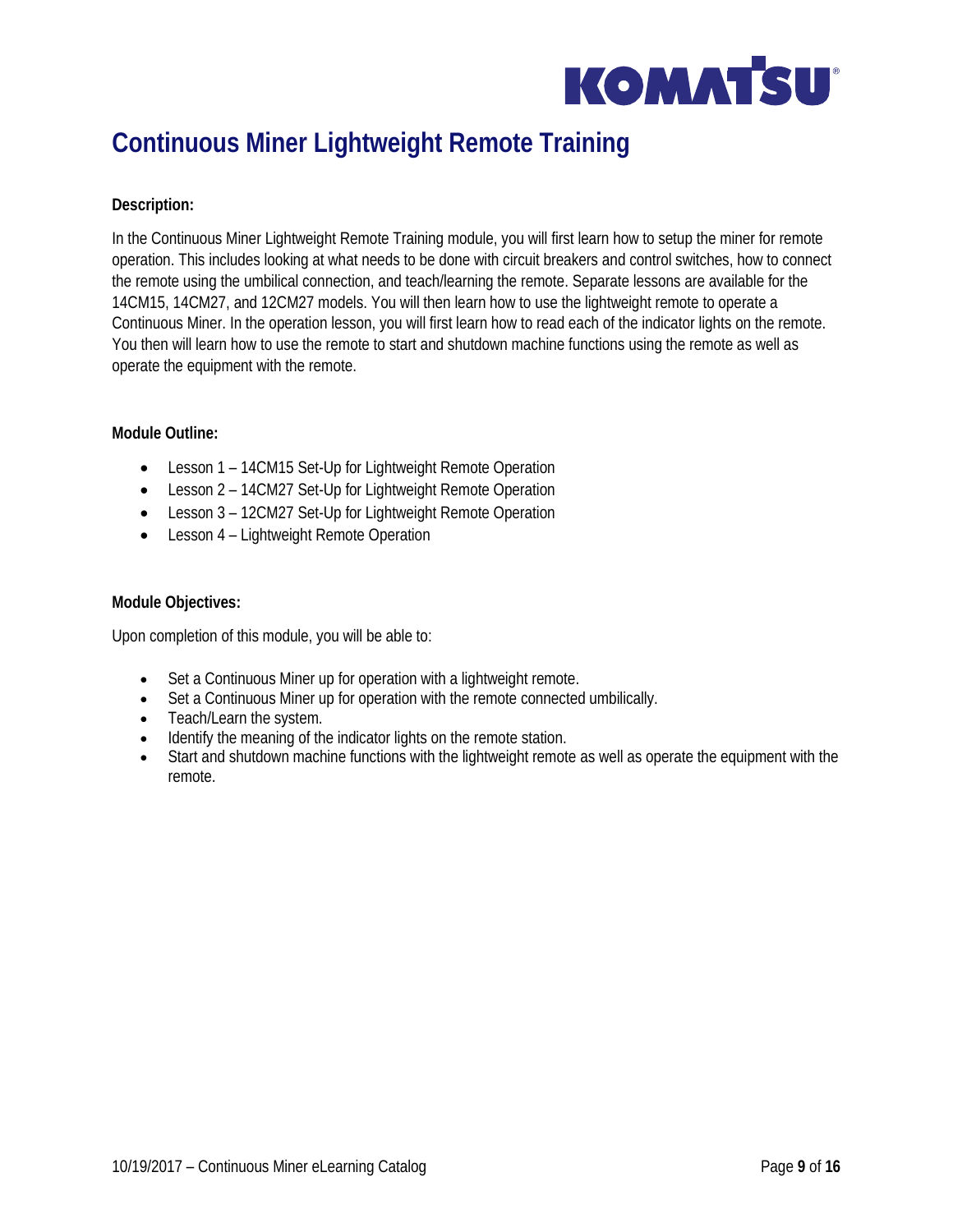

## <span id="page-9-0"></span>**Continuous Miner JNA FaceBoss 1.0 Screen Navigation**

#### **Description:**

The continuous miner FaceBoss display is a powerful tool that provides information on the operating condition and parameters on the machine. The JNA control system has numerous FaceBoss display screens to provide detailed information on motors, control components, and communication lines. The FaceBoss display is also used to present and modify the parameters that control the operation of the miner. Toolbars on the display screens have icons that open the different screens. Successful use of the JNA control system relies on being able to navigate these display screens, and this lesson shows you how to do that.

#### **Module Outline:**

• Lesson 1 - Continuous Miner JNA FaceBoss 1.0 Screen Navigation

#### **Module Objectives:**

- Navigate the FaceBoss display with the mouse and lightweight remote.
- Select a display icon from the tool bars to go to a display screen for desired machine information.
- Navigate the FaceBoss display screens.
- Use the status screen to determine the machine condition.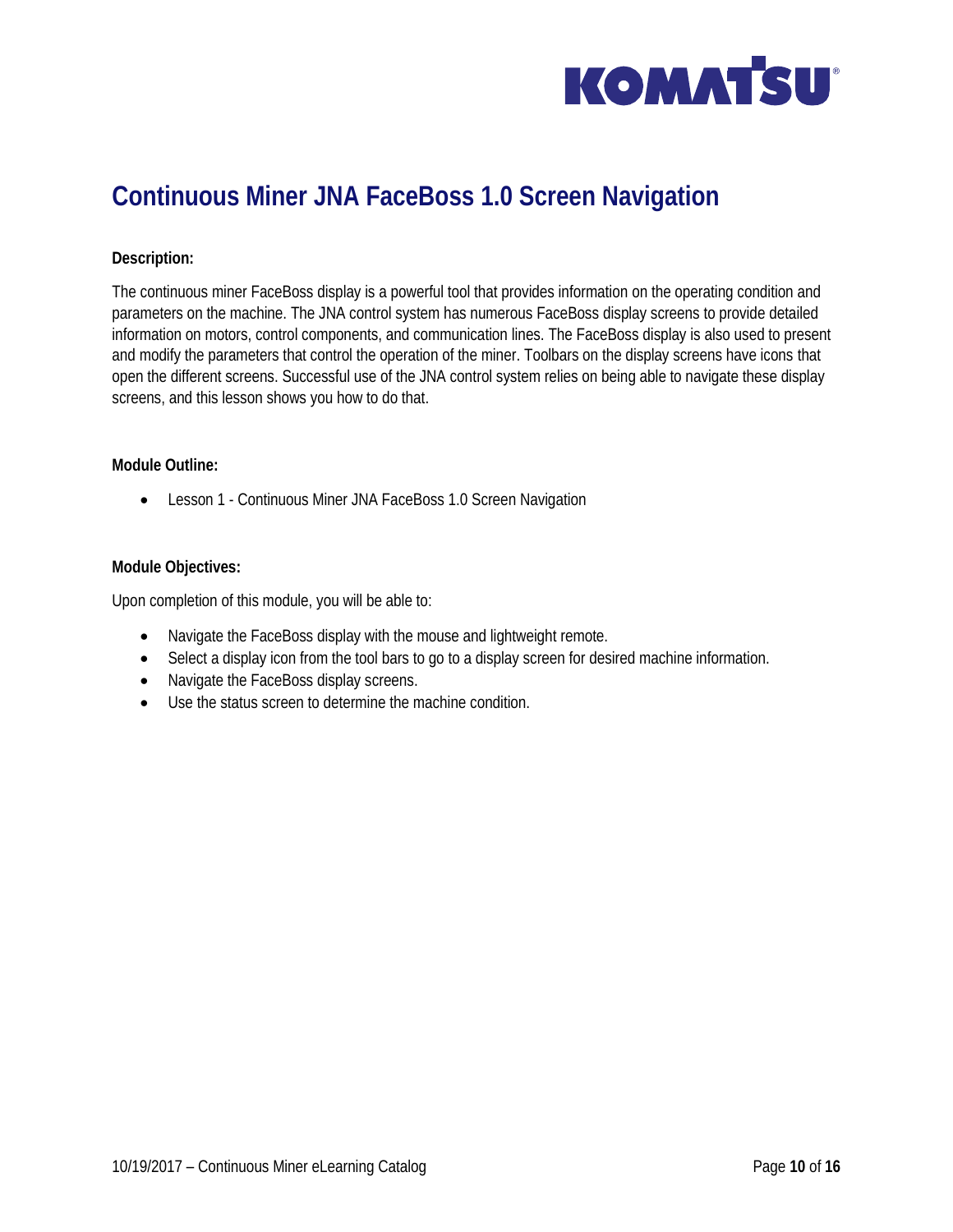

# <span id="page-10-0"></span>**Continuous Miner SMARTZONE Training (1st Generation)**

### **Description:**

The Joy SMARTZONE Proximity detection system was designed as a training aid for Continuous Miner operators. The system helps operators learn how to remain outside of a hazardous "red zone" while operating the continuous miner. The SMARTZONE system creates a red zone around the Continuous Miner. This prevents the operator from continuing to operate the tram and conveyor swing functions if standing inside the zone. This system also provides a yellow warning zone which extend beyond each of the red zones.

#### **Module Outline:**

- Lesson 1 Continuous Miner SMARTZONE Introduction and Components
- Lesson 2 Continuous Miner SMARTZONE Transmitter Charging and Testing
- Lesson 3 Continuous Miner SMARTZONE Operation
- Lesson 4 Continuous Miner SMARTZONE Post-Assessment

#### **Module Objectives:**

- Describe the purpose of the SMARTZONE system as well as its main functionality.
- Identify and define the components needed to operate the SMARTZONE system.
- Properly charge the transmitter and list best practices for charging.
- Determine the status of the transmitter by the LED indicator lights on the transmitter.
- Properly test the SMARTZONE system and describe when testing is needed.
- Conduct a proper start up procedure and pre-shift test of the SMARTZONE system.
- Determine the status of the SMARTZONE system by use of the diagnostic lights on the transmitter and receivers.
- Place the transmitter in the correct areas for use during operation and list what can affect the performance of the SMARTZONE system.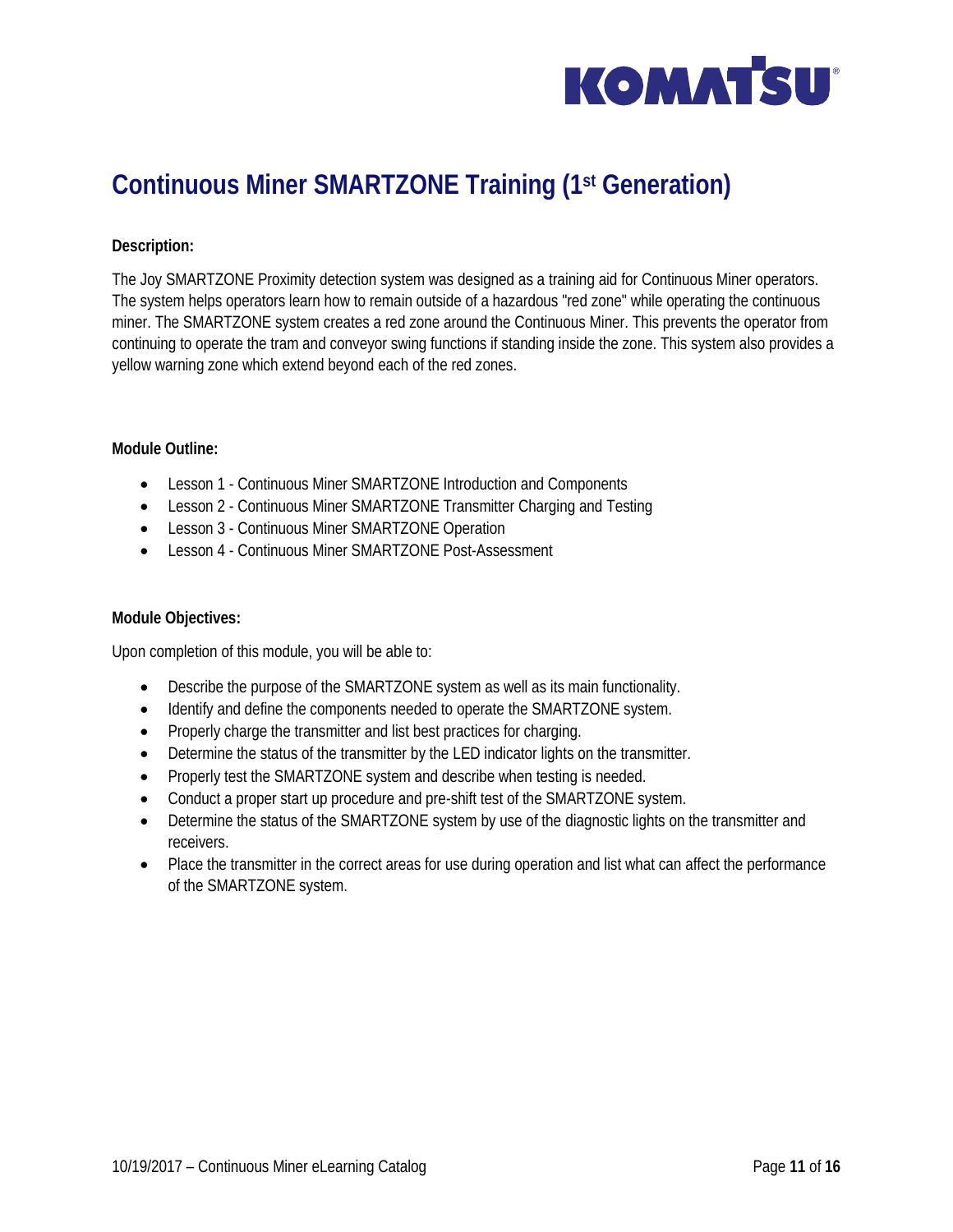

# <span id="page-11-0"></span>**Continuous Miner Pre-Shift Machine Inspection and Lubrication**

### **Description:**

Proper maintenance is an important factor in reducing machine downtime. A machine that is properly lubricated, adjusted, and maintained will remain in service for longer periods between overhauls. It will also operate more efficiently. Having a standard lubrication schedule is also an important piece of maintaining your continuous miner and keeping it running at full productivity. A recommended scheduled lubrication chart is provided with each machine. It is important to follow this chart to prevent wear and reduce heat buildup. Lubrications are used to reduce friction, carry away heat, prevent rusting, and keep dirt out of an area. This module covers the inspection of a continuous miner that needs to be done before the start of each shift as well as how to follow the lubrication schedule to keep your machine well lubricated.

#### **Module Outline:**

- Lesson 1 Continuous Miner Pre-Shift Inspection
- Lesson 2 Continuous Miner Lubrication

#### **Module Objectives:**

- Describe why it is important to conduct a proper pre-shift inspection.
- List what items on the continuous miner needs to be inspected before each shift.
- Explain what must be done if any issues are found during a pre-shift inspection.
- Describe why a standard lubrication schedule is important in keeping a JOY continuous miner maintained.
- Describe all precautions that you must practice while lubricating a JOY continuous miner.
- Describe the different types of lubrications listed in the lubrication specification sheets provided by JOY.
- Locate the lubrication specification sheets and the lubrication diagram in the JOY provided parts book and have the knowledge to read and understand each chart and diagram.
- Categorize each lubrication point on the JOY continuous miner by the recommended lubrication intervals and the type of lubrication needed.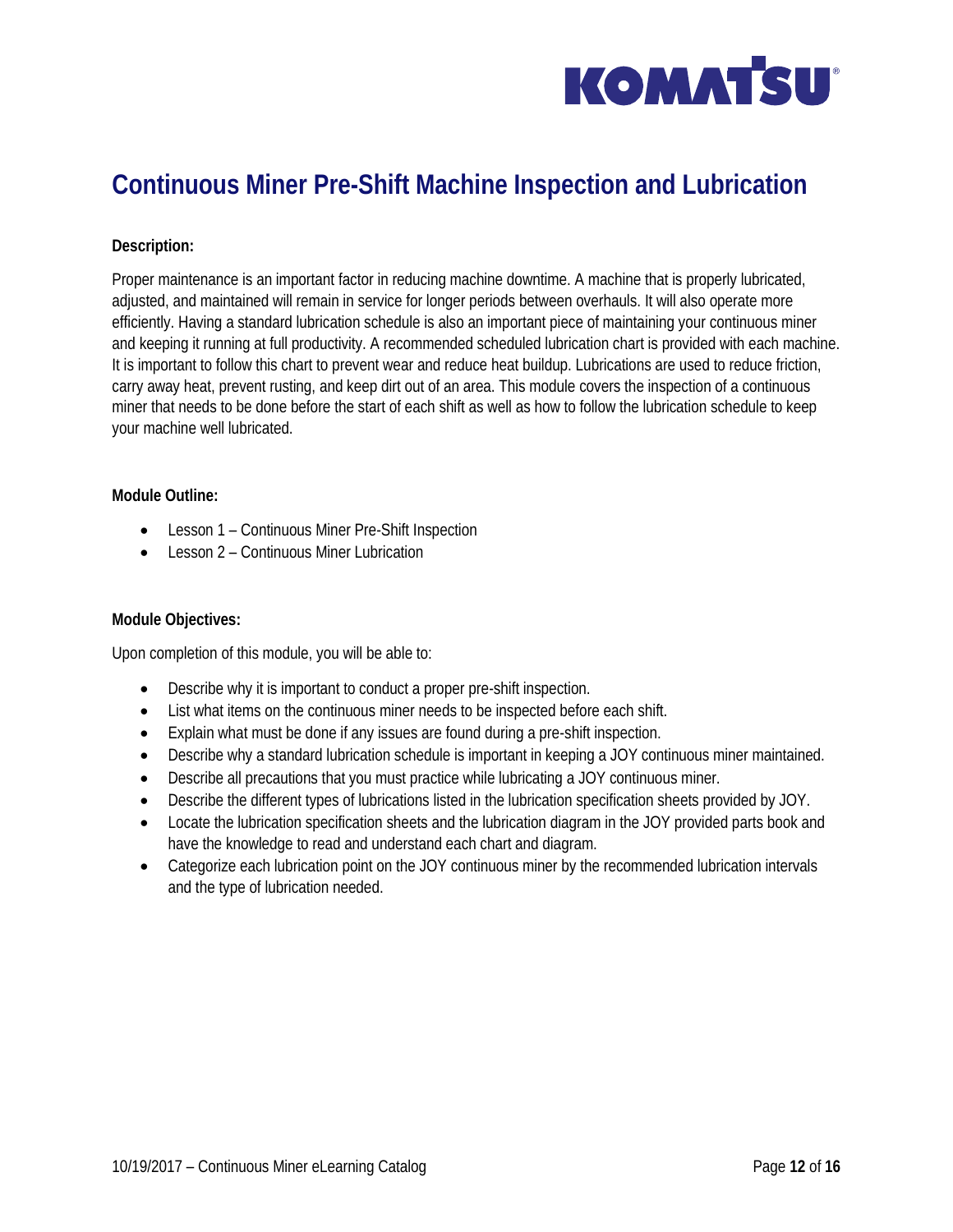

# <span id="page-12-0"></span>**Continuous Miner BPX Two-Way Remote Training**

### **Description:**

In this eLearning module you will go through lessons that will cover how to set your machine up for two-way remote operation, complete the teach / learn process, learn each of the display screens and how to navigate them, learn about the Key Test Station, using BPX Two-Way remote to operate the miner, and cleaning the remote and charging the battery. There are multiple lessons available for setting up a miner for BPX Two-Way Remote operation that include the 14CM15, 14CM27, 12CM27, 12HM36, and 12HM46.

#### **Module Outline:**

- Lesson 1 14CM15 Set-Up for Two-Way Remote Operation
- Lesson 2 14CM27 Set-Up for Two-Way Remote Operation
- Lesson 3 12CM27 Set-Up for Two-Way Remote Operation
- Lesson 4 12HM36 Set-Up for Two-Way Remote Operation
- Lesson 5 12HM46 Set-Up for Two-Way Remote Operation
- Lesson 6 BPX Teach/Learn Procedure
- Lesson 7 Two-Way Remote Display Screens and Screen Navigation
- Lesson 8 Continuous Miner Two-way Remote Operation
- Lesson 9 Two-Way Remote Sensors: FaceBoss 2.0
- Lesson 10 Two-Way Remote Sensors: FaceBoss 1.0
- Lesson 11 Two-Way Remote Cleaning and Charging
- Lesson 12 Key Test Station for BPX Two-Way Remote

#### **Module Objectives:**

- Describe how to set a continuous miner up for two-way remote operation.
- Perform the teach/learn process on the two-way remote for normal and emergency operation.
- Describe the different screens available on the BPX Two-Way Remote.
- Navigate through all of the screens using the navigation buttons on the BPX Two-Way Remote.
- Describe the buttons on the two-way remote and their functions.
- Perform start and shutdown operations on the two-way remote for continuous miner machine functions.
- Perform auxiliary functions using the two-way remote station.
- Describe the sensors internal to the Two-Way Remote and their functionality.
- Navigate and change any of the parameters in FACEBOSS related to the sensors.
- Describe proper techniques on how to clean the Two-Way Remote and Remote Battery as well as the importance of keeping the remote and battery clean.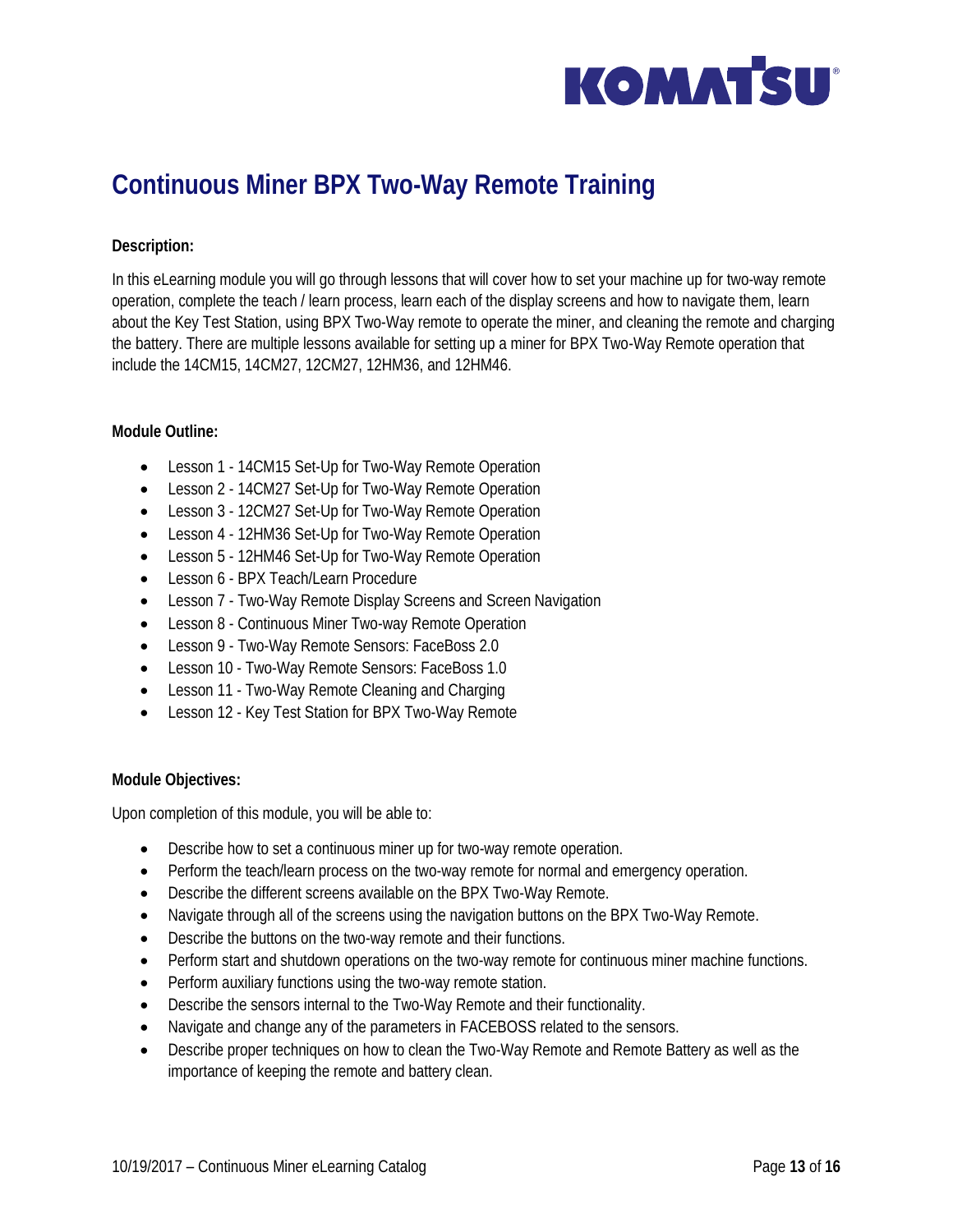

- Describe how to properly charge the Two-Way Remote battery and how to determine if the battery has charged successfully.
- Describe what the Key Test Station can be used for.
- Demonstrate how to teach/learn the BPX to the Key Test Station.
- Demonstrate how to test the operation of all the buttons and levers on the BPX remote as well as the impact and tilt trip sensors using the Key Test Station.
- Demonstrate how to load files onto the BPX using the Key Test Station.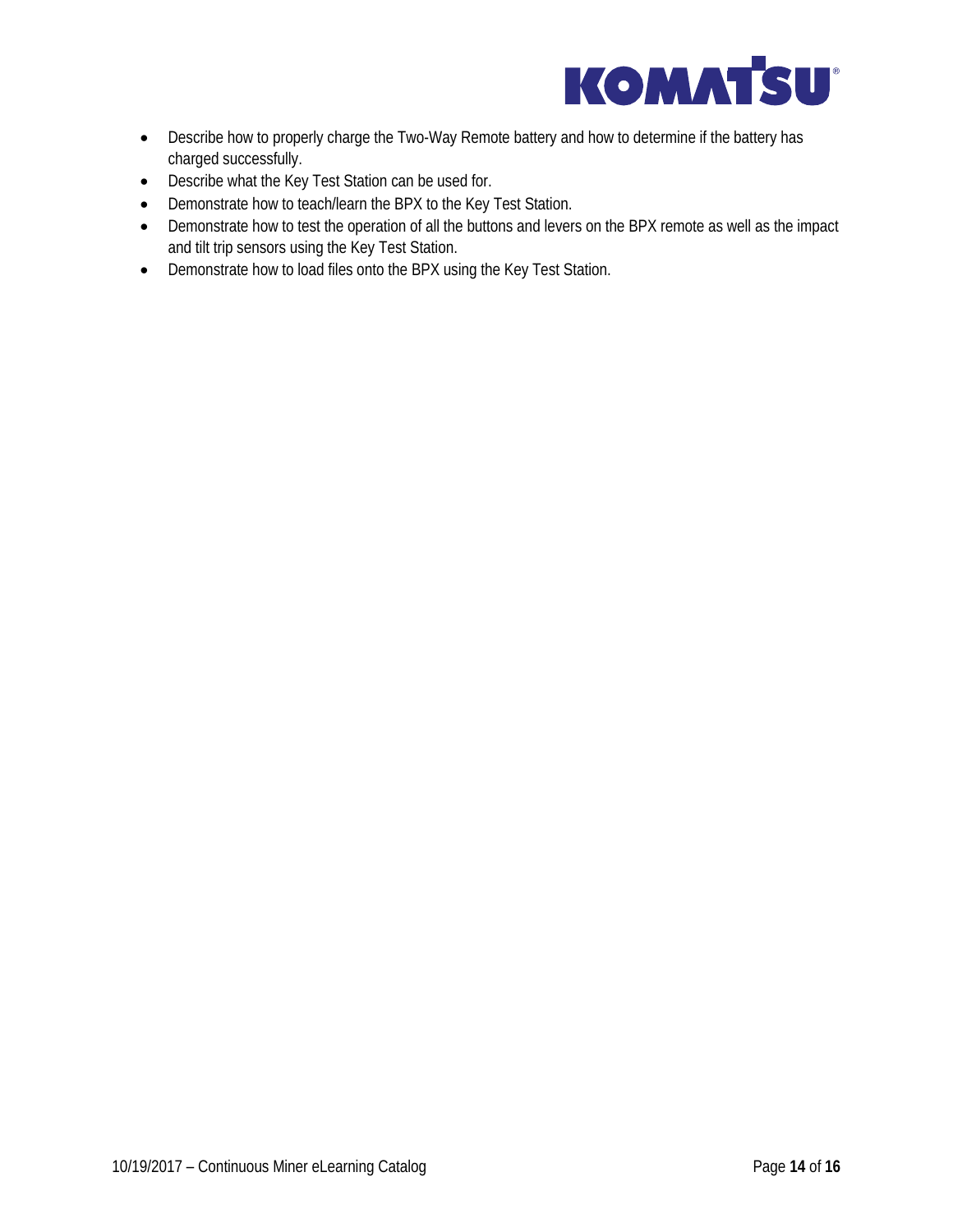

### <span id="page-14-0"></span>**Continuous Miner Dust Collector System**

#### **Description:**

In this training you will learn about the dust collect system on 14CM27 and 12CM27 continuous miners. You will learn the components that make up the dust collector system, the function of each component, the operation of the system, and how to troubleshoot the system.

#### **Module Outline:**

• Lesson 1 – Continuous Miner Dust Collector System

#### **Module Objectives:**

- List and locate the components of the dust collector system.
- Describe the function of the major components of the dust collector system.
- Perform routine maintenance of the dust collector system.
- Troubleshoot the dust collector systems issues.